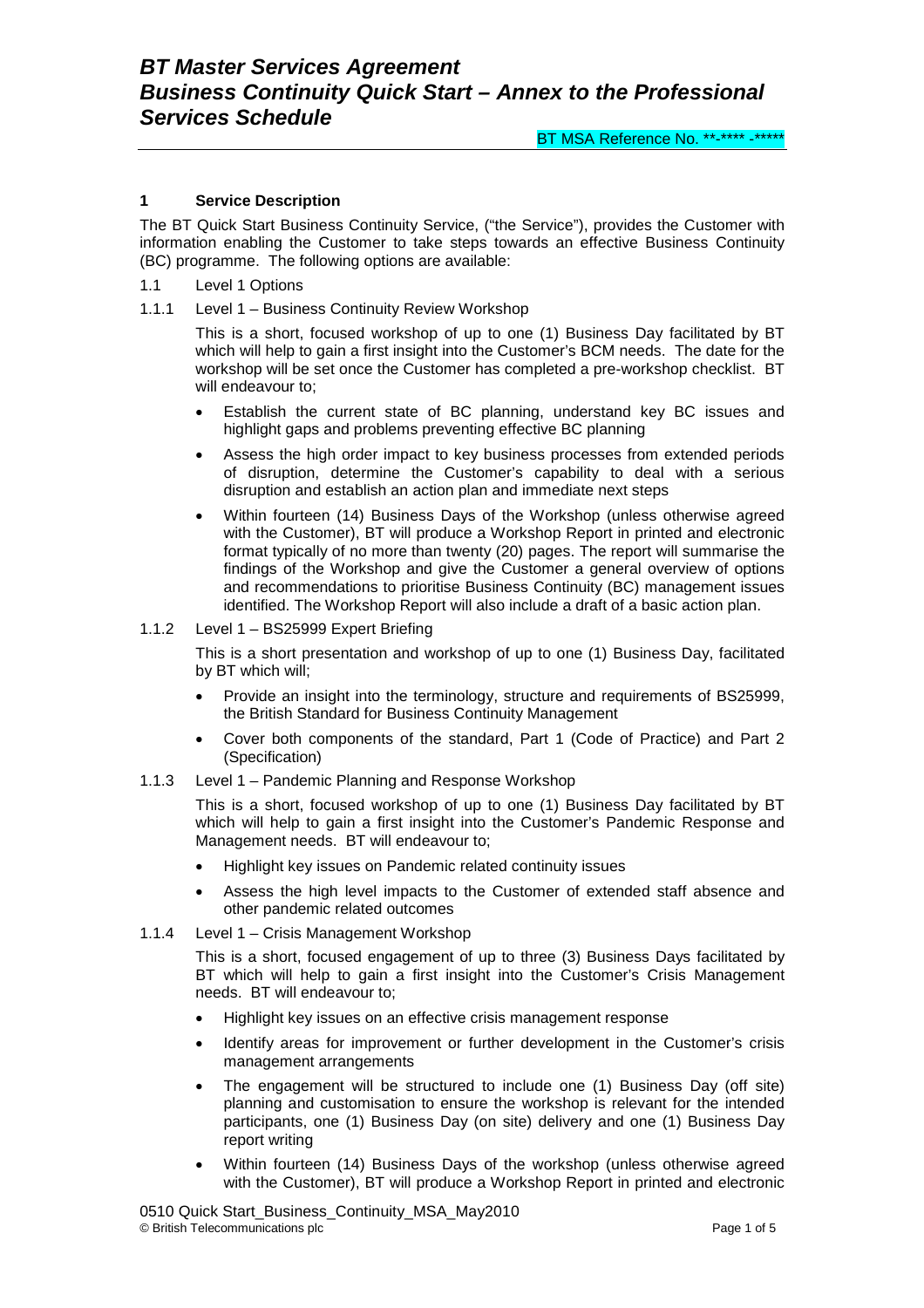#### BT MSA Reference No. \*\*-\*\*\*\* -\*\*\*\*\*

format typically of no more than twenty (20) pages. The report will summarise the findings of the workshop and give the Customer a general overview of options and recommendations to prioritise the crisis management issues identified. The Workshop Report will include a draft basic action plan.

### 1.1.5 Level 1 – Crisis Communications Workshop

This is a short presentation and workshop of up to one (1) Business Day, facilitated by BT which will;

- Provide an insight into the elements of an effective crisis communication capability including technology, message preparation and means of dissemination.
- If delivered as part of a Voice Continuity (Proactive or Reactive) service the workshop will also include the means and methods of service invocation

## 1.2 Level 2 Options

1.2.1 Level 2 – Business Continuity Improvement Assessment

BT will examine the Customer's business continuity arrangements, during a one (1) to four (4) week period of interviews and workshops and will

- Compare the Customer's organisation against industry best practice
- Help formulate a one year corporate Business Continuity Improvement Roadmap
- Identify potential solutions to help unblock significant issues
- Recommend the necessary actions to address key issues and highlight opportunities to improve BC effectiveness
- BT and the Customer will meet by telephone before the Assessment begins to agree its scope, objectives and structure as well as discussing existing arrangements
- The Assessment will be conducted as follows
	- o An Initial Situation Analysis (either meetings or documentation review as appropriate), to understand the Customer's Business Continuity Arrangements, known issues and requirements
	- o Examine existing documentation, procedures and records as appropriate
	- o Conducting interview(s), workshop(s) or site inspection(s) as required
	- o Production of an intermediate set of emerging findings for the Customer
	- o Analysis of findings and observations
	- Finalising Recommendations (following further investigations and workshops as needed) for BT and the Customer to agree
	- o An executive presentation of the recommendations
	- o Production of an Assessment Report within fourteen (14) Business Days of the Workshop (or last Workshop if a more than one) in printed and electronic format of no more than fifty (50) pages. The report will present the key findings and recommendations the Assessment

#### 1.2.2 Level 2 – BS25999 Readiness Assessment

BT will examine the Customer's business continuity arrangements, using BS25999- 2:2007 as comparison criteria, during a one (1) to four (4) week period of interviews and workshops. BT will

- Compare the Customer's business continuity arrangements to the British Standard for Business Continuity, BS25999-2:2007
- Identify areas of observed compliance with each clause of the standard
- Identify potential solutions to help unblock significant issues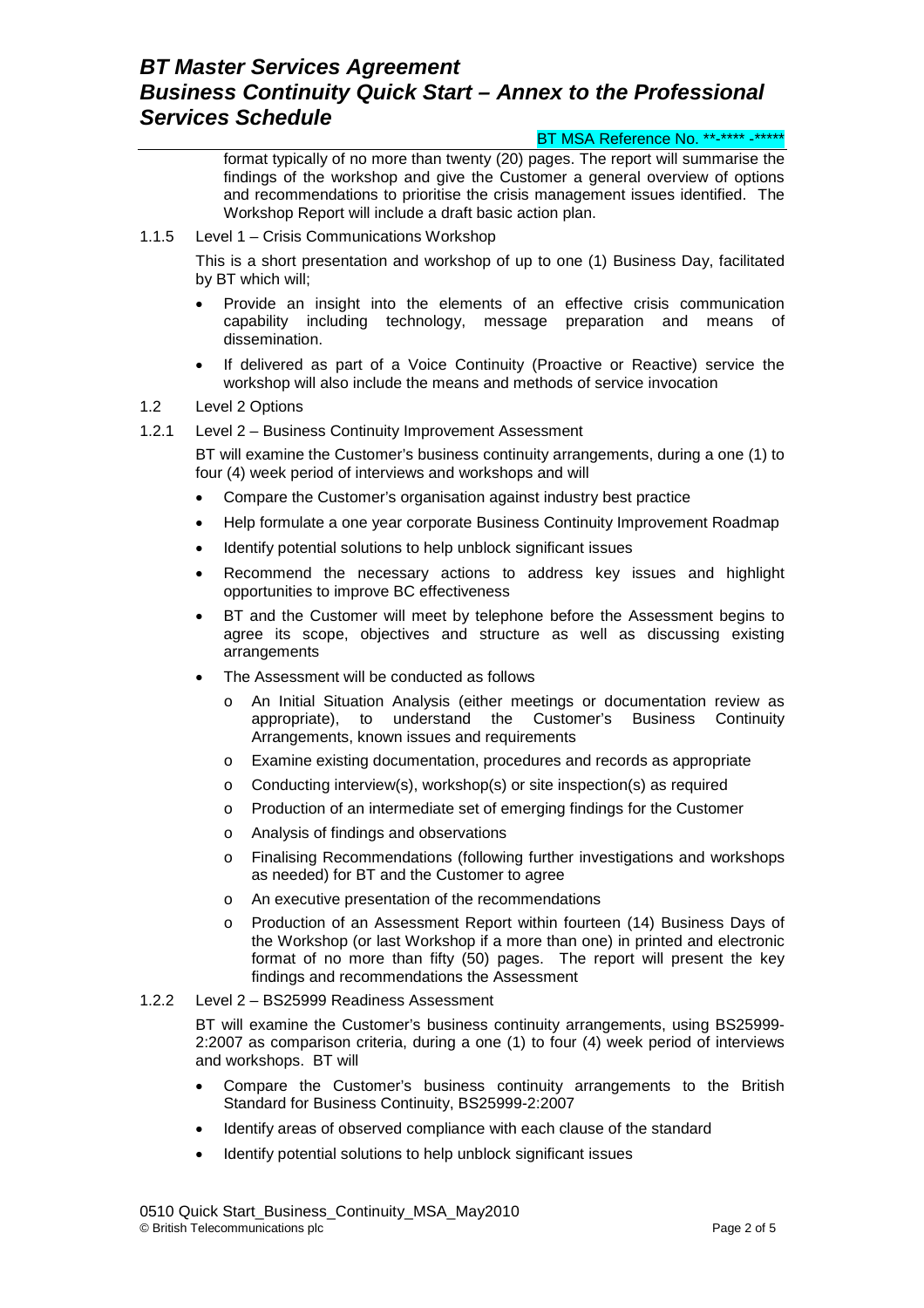BT MSA Reference No. \*\*-\*\*\*\* -\*\*\*\*\*

- Recommend the necessary actions to address key issues and highlight opportunities to improve compliance
- BT and the Customer will meet by telephone before the Assessment begins to agree the scope, objectives and structure of the assessment in addition to discussing existing arrangements
- The output is a readiness assessment or gap analysis and not an audit for the purposes of compliance
- The Assessment will be conducted as follows
	- o Initial Situation Analysis (either meetings or documentation review as appropriate), to understand the Customer's Business Continuity Arrangements, known issues and requirements
	- o Examine existing documentation, procedures and records as appropriate
	- o Conduct interview(s), workshop(s) or site inspection(s) as required in order to achieve the desired objectives of the assessment
	- o Analyse findings and observations
	- o Establish Recommendations (following further investigations and workshops as needed). BT and the Customer review and agree the recommendations.
	- o An executive presentation of the recommendations
	- o Production of an Assessment Report within fourteen (14) Business Days of the Workshop (or last Workshop if a more than one) in printed and electronic format of no more than fifty (50) pages. The report will present the key findings and recommendations the Assessment

### 1.2.3 Level 2 – Critical Network Resilience Assessment

BT will examine the Customer's business continuity arrangements, during a one (1) to four (4) week period of inspections and analysis. BT will

- Make comprehensive assessment of the resilience of telecommunications and network services delivered to the customers identified critical locations
- The assessment service includes the following in its scope;
	- o The Systems carrying voice traffic
	- o Access network to the site
	- o Terminating exchanges
	- o Parenting arrangements for the critical numbers
	- o Physical location of host services
	- o End to End routing
- The Assessment will be conducted as follows
	- o Initial Situation Analysis (either meetings or documentation review as appropriate), to understand the Customer's critical network estate
	- o Examine existing documentation, procedures and records as appropriate
	- $\circ$  Conduct interview(s), workshop(s) or site inspection(s) as required in order to achieve the desired objectives of the assessment
	- o Analyse findings and observations
	- o Establish Recommendations (following further investigations and workshops as needed). BT and the Customer review and agree the recommendations.
	- o An executive presentation of the recommendations
	- o Production of an Assessment Report within fourteen (14) Business Days of the Workshop (or last Workshop if a more than one) in printed and electronic format of no more than fifty (50) pages. The report will present the key findings and recommendations the Assessment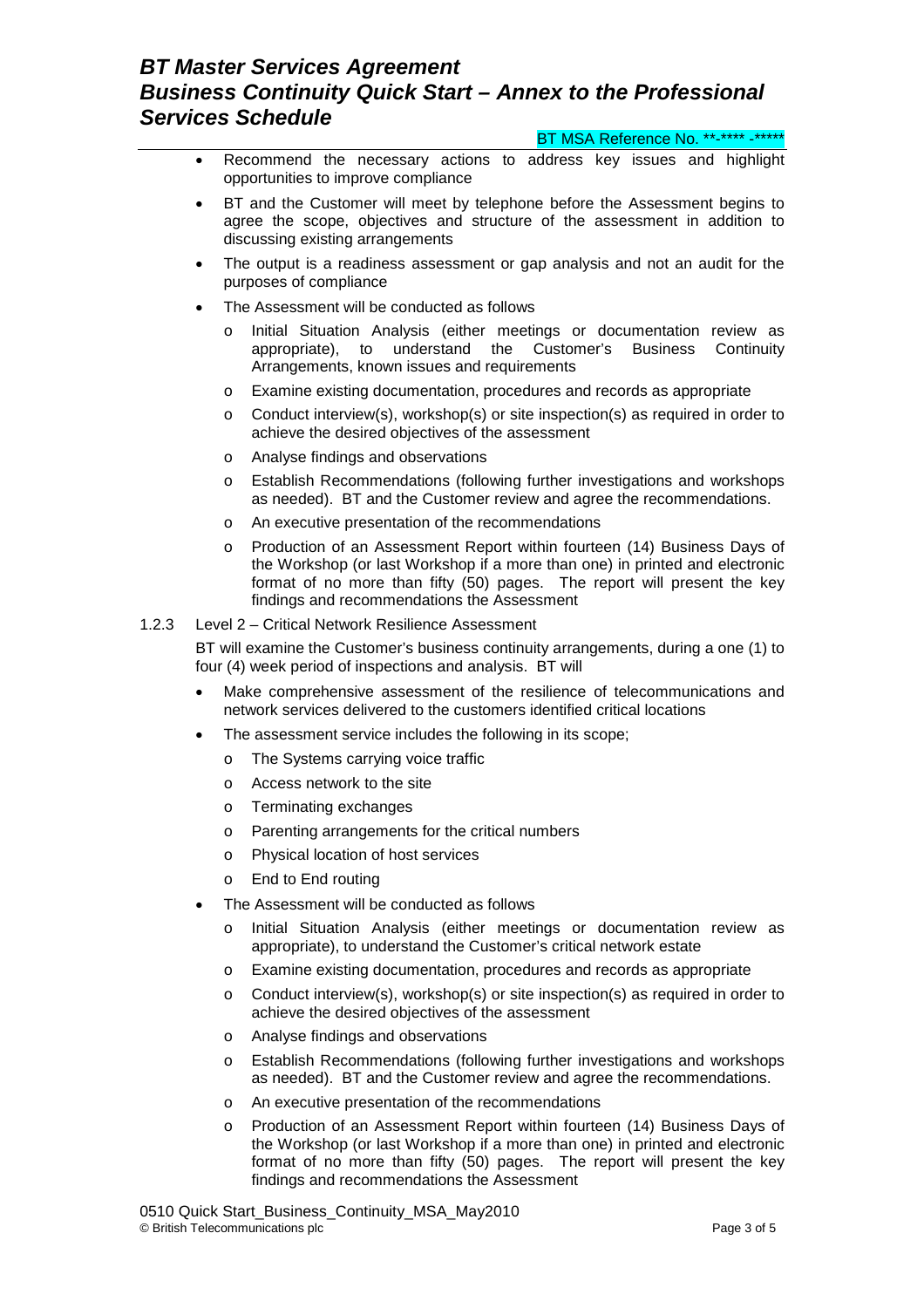BT MSA Reference No. \*\*-\*\*\*\* -\*\*\*\*\*

- 1.2.4 Level 2 Business Continuity Planning and Delivery BT will deliver an agreed programme of business continuity planning and delivery support, during a one (1) to four (4) week period of workshops, on site and off site
- professional services 1.2.5 Level 2 – Product Modules

BT will deliver an agreed programme of business continuity planning and delivery support, specifically supporting BT products, during a one (1) to four (4) week period of workshops, on site and off site professional services.

### **2 Minimum Period of Service**

- 2.1 The Minimum Period of Service for the Level 1 Quick Start is one (1) day, unless stated otherwise on the Order.
- 2.2 The Minimum Period of Service for the Level2 Quick Start will be as stated on the Order, but in no event will it be longer than four (4) weeks.

## **3 BT's Responsibilities**

BT shall perform the Service in a professional manner commensurate with good practice for work of this nature.

### **4 Customer's Responsibilities**

- 4.1 The Customer will provide BT with all the information reasonably required by BT otherwise BT may not be able to provide the Service.
- 4.2 The Customer will provide BT with the name(s) of the individual(s) ("Customer Contact") and all requisite contact details. The Customer Contact will be available during Business Hours and be responsible for providing assistance and information as needed by BT.
- 4.3 In jurisdictions where an employer is legally required to make such disclosure to its employees, it is the Customer's responsibility to
	- (i) inform its employees and Users that as part of the Service being deployed by BT, the usage of any targeted applications by the Customer's employees and/ or Users may be monitored and reported to the Customer by BT; and
	- (ii) ensure that the Customer's employees and Users have consented or will be deemed to have consented to such monitoring and reporting, if such consent is legally required, and
	- (iii) ensure that, if legally required labour unions have consented and/or authorized such monitoring and reporting

BT shall not be liable for any failure of the Customer to comply with this paragraph 4.3 and the Customer shall indemnify BT from and against any claims or actions brought by its employees or Users against BT arising out of the delivery of Services by BT in accordance with the terms hereof.

4.4 Any customer data captured by BT in the delivery of the Service will remain the Customer's data and BT will only process this data to the extent necessary to deliver the Services or in accordance with the instructions of the Customer. At all times both Parties will comply with their respective obligations under applicable data protection and privacy legislation.

#### **5 Charges and Payment Terms**

5.1 The Charges for the Service will be as stated on the Order and will become due on delivery of the report(s) specified in paragraph 1, above and in accordance with Clause 8 Charges in the General Terms and Conditions.

Unless otherwise stated on the Order, charges for the Service do not include travel expenses. The Customer agrees to pay for all travel expenses incurred by BT for performing the Service. Such expenses include commercial transportation, meals, lodging, parking, tolls and other direct expenses of travel based on actual cost to BT.